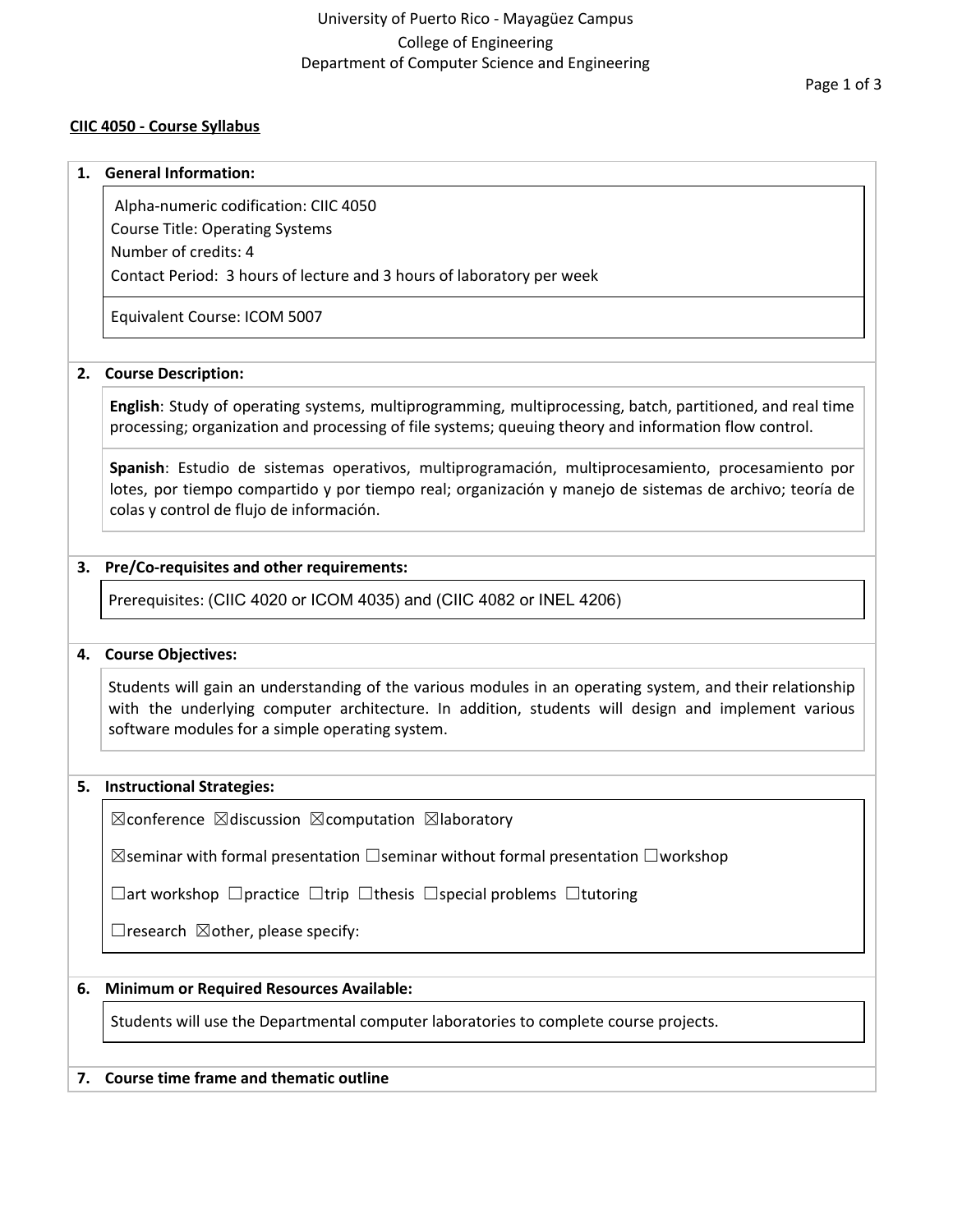| <b>Outline</b>                                           | <b>Contact Hours</b> |
|----------------------------------------------------------|----------------------|
| Introduction: operating systems structures and functions | 1.5                  |
| Processes, threads, and concurrency                      | 9                    |
| Memory management and virtual memory                     | 4.5                  |
| CPU Scheduling                                           | $\overline{7}$       |
| I/O management and disk block caches                     | 5                    |
| File Systems                                             | 3                    |
| Distributed processing and network implementation        | 5                    |
| Security                                                 | 3                    |
| Project in-class reports                                 | 4                    |
| Exams                                                    | 3                    |
| <b>Laboratory Sessions</b>                               | 45                   |
| Total hours: (equivalent to contact period)              | 90                   |

# **8. Grading System**

 $\boxtimes$ Quantifiable (letters)  $\Box$  Not Quantifiable

## **9. Evaluation Strategies**

|                                        | Quantity | Percent |
|----------------------------------------|----------|---------|
| $\boxtimes$ Exams                      | 3        | 45%     |
| $\boxtimes$ Final Exam                 | 1        | 15%     |
| $\Box$ Oral Reports                    |          |         |
| $\Box$ Monographies                    |          |         |
| $\square$ Portfolio                    |          |         |
| $\boxtimes$ Projects                   | 1        | 25%     |
| $\square$ Journals                     |          |         |
| $\boxtimes$ Other, specify: Laboratory | 10       | 15%     |
| <b>TOTAL:</b>                          |          | 100%    |
| ⊠ Exams                                | 3        | 45%     |

## **10. Bibliography:**